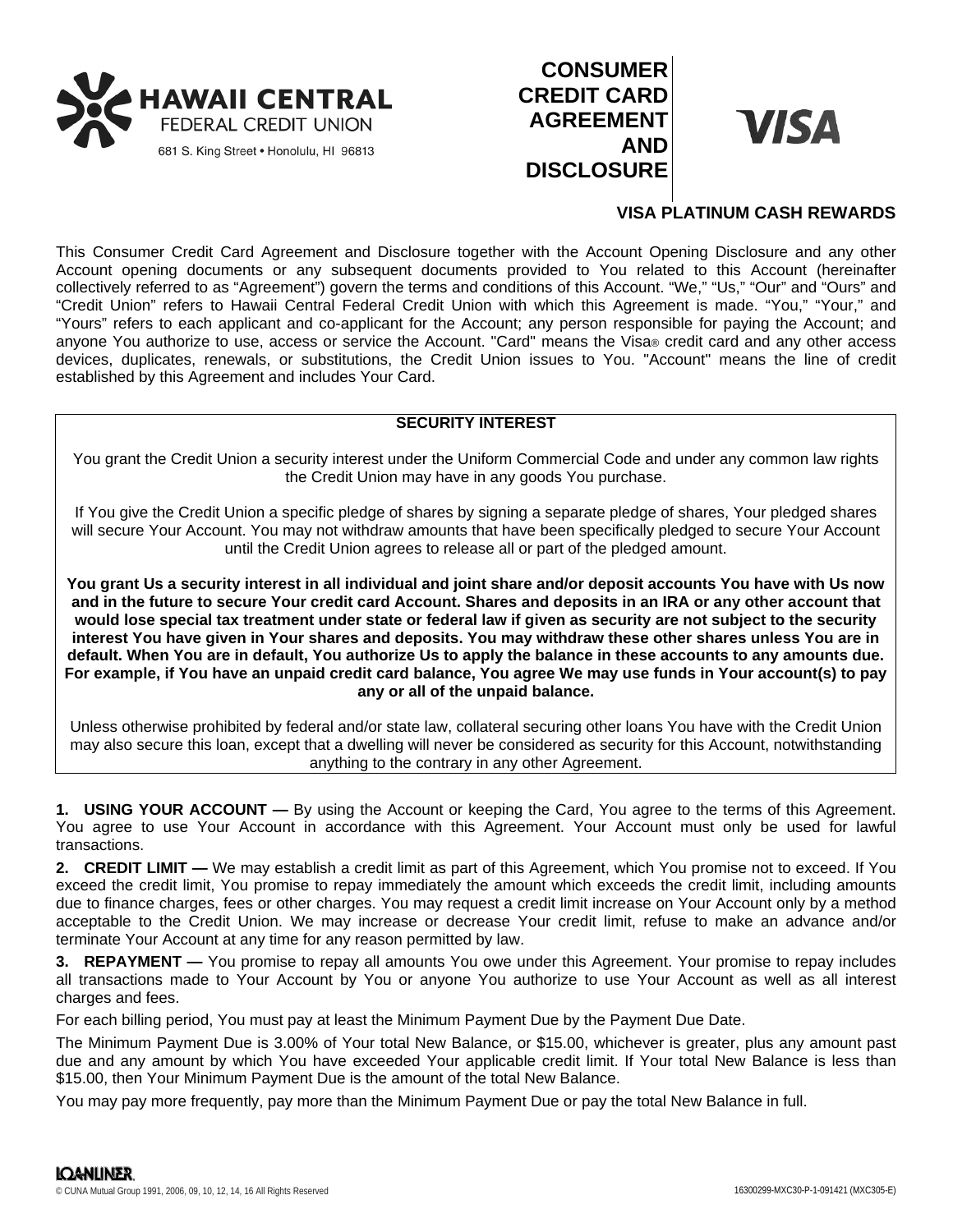If You make extra or larger payments, You are still required to make at least the Minimum Payment Due each month Your Account has a balance (other than a credit balance). The Credit Union may delay replenishing Your credit limit until the date the payment is posted or the Credit Union confirms the payment has cleared.

Your payment of the required Minimum Payment Due may be applied to what You owe the Credit Union in any manner the Credit Union chooses, as permitted by applicable law. If You make a payment in excess of the required Minimum Payment Due, the Credit Union will allocate the excess amount first to the balance with the highest annual percentage rate ("APR") and any remaining portion to the other balances in descending order based on applicable APR, unless otherwise prescribed by applicable law. We may accept checks marked "payment in full" or with words of similar effect without losing any of Our rights to collect the full balance of Your Account with Us.

**4. INTEREST AND FINANCE CHARGES —** We will begin charging You interest on purchases on the date the transaction is posted to Your Account. We will begin charging You interest on cash advances and balance transfers on the date of the transaction or the first day of the billing cycle in which the transaction is posted to Your Account, whichever is later (transaction date). However, We will not charge You any interest on new purchases if Your Account had a zero or credit balance at the beginning of that billing cycle, or You paid the entire new balance on the previous cycle's billing statement by the Payment Due Date of that statement. To avoid an additional finance charge on the balance of purchases, You must pay the entire new balance on the billing statement by the Payment Due Date of that statement.

## **How We Calculate Your Balance:**

Interest charges on Your Account are calculated separately for purchases, balance transfers and cash advances ("Transaction Type"). We figure the interest charge for each Transaction Type by applying the periodic rate to each corresponding "average daily balance." To get the "average daily balance" for a Transaction Type We take the beginning balance for that Transaction Type each day, add any new transactions of that type, and subtract any unpaid interest or other finance charges and any applicable payments or credits. This gives Us the daily balance for each Transaction Type. Then, for each Transaction Type, We add up all the daily balances for the billing cycle and divide each total by the number of days in the billing cycle. This gives Us the "average daily balance" for each Transaction Type.

**5. FEES —** In addition to the periodic rate, additional fees may be imposed on Your Account. If applicable to Your Account, the fee amounts and explanations are disclosed on the Account Opening Disclosure accompanying this Agreement.

**6. FOREIGN TRANSACTIONS —** Purchases and cash advances made in foreign currencies will be debited from Your Account in U.S. dollars. The exchange rate between the transaction currency and the billing currency used for processing international transactions is a rate selected by Visa from a range of rates available in wholesale currency markets for the applicable transaction date, which rate may vary from the rate Visa itself receives, or the rate mandated by the government or governing body in effect for the applicable transaction date. The exchange rate used on the transaction date may differ from the rate that would have been used on the processing date or cardholder statement posting date.

**7. AUTHORIZATIONS —** We do not guarantee authorization of a transaction, either by Us or by a third party, even if You have sufficient credit available. You agree that We will not be liable for failing to give an authorization. We also reserve the right to limit the number of transactions that may be approved in one day. We reserve the right to deny certain transactions for any reason and at Our sole discretion, including for default, suspected fraudulent or unlawful activity, internet gambling or any indication of increased risk related to the transaction or the Account. You agree that We have no requirement to notify You of the specific reason We denied a transaction. If We detect unusual or suspicious activity, We may suspend Your credit privileges until We can verify the activity, or We may close the Account.

**8. INFORMATION UPDATING SERVICE AND AUTHORIZATIONS —** If You have authorized a merchant to bill charges to Your Card on a recurring basis, it is Your responsibility to notify the merchant in the event Your Card is replaced, Your Account information (such as Card number or expiration date) changes, or Your Account is closed. However, if Your Card is replaced or Your Account information changes, You authorize Us, without obligation on Our part, to provide the updated Account information to the merchant in order to permit the merchant to bill recurring charges to Your Card. You authorize Us to apply such recurring charges to Your Card until You notify Us that You have revoked authorization for the charges to Your Card.

Your Card is automatically enrolled in an information updating service. Through this service, Your updated Account information (such as Card number or expiration date) may be shared with participating merchants to facilitate continued recurring charges. Updates are not guaranteed before Your next payment to a merchant is due. You are responsible for making direct payment until recurring charges resume. To revoke Your authorization allowing Us to provide updated Account information to a merchant, please contact Us.

**9. PREAUTHORIZED CHARGES —** We may suspend preauthorized recurring charges with merchants if, for example, Your Card is lost or stolen, You default, or We change Your Account for any reason. If preauthorized recurring charges are suspended, You are responsible for making direct payment for such charges until You contact the merchant to reinstate recurring charges.

**10. DEFAULT —** You will be in default under this Agreement if You fail to pay the Minimum Payment Due by its Payment Due Date; pay by a check or similar instrument that is not honored or that We must return because it cannot be processed; pay by automatic debit that is returned unpaid; make any false or misleading statements in any credit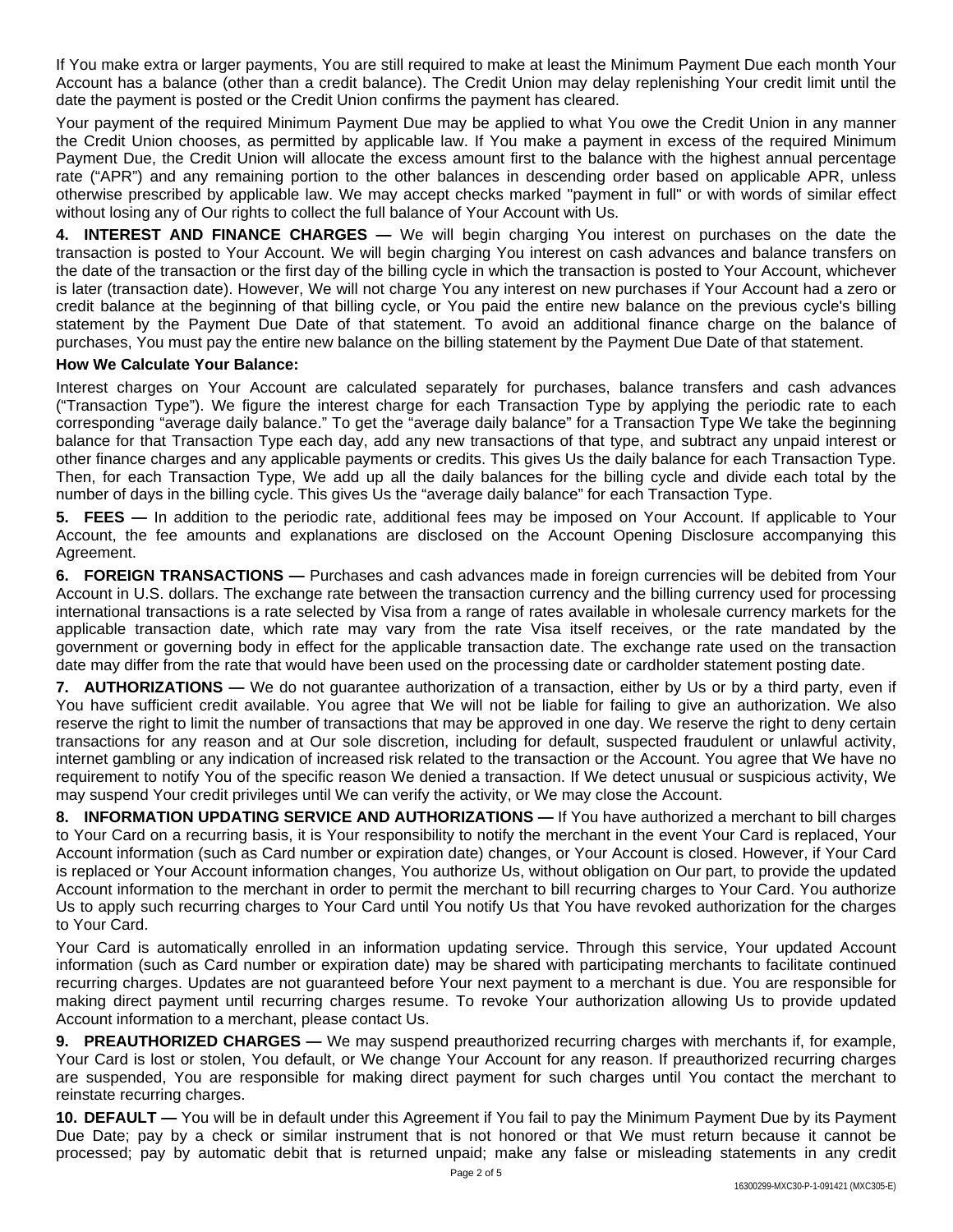application or credit update; file for bankruptcy; or die. You will also be in default if You fail to comply with the terms of this Agreement or any other Agreement You have with Us.

If You default, We may close Your Account and require You to pay any unpaid balance immediately, subject to applicable law. In this Agreement and on Your Credit Card Application, You gave Us a security interest in all individual or joint share and/or deposit accounts with the Credit Union and authorized Us, if You defaulted, to apply the balance in these accounts to any amounts due. You agree We may rely on Your agreement and authorization to, upon Your default, apply any balance to any amounts due on Your Account.

**11. LIABILITY FOR UNAUTHORIZED USE-LOST/STOLEN CARD NOTIFICATION —** If You notice the loss or theft of Your credit card or a possible unauthorized use of Your Card, You should write to Us immediately at 681 South King Street , Honolulu, HI, 96813 or call Us at (800) 449-7728, seven days a week 24 hours a day.

You will not be liable for any unauthorized use that occurs after You notify Us. You may, however, be liable for unauthorized use that occurs before Your notice to Us. You will have no liability for unauthorized use unless You are found to be fraudulent or negligent in the handling of Your Account or Card. In any case, Your liability for unauthorized transactions will not exceed \$50.

**12. CHANGING OR TERMINATING YOUR ACCOUNT —** As permitted by law, the Credit Union may change the terms of this Agreement and any attached Disclosure from time to time. Notice of any change will be given in accordance with applicable law. To the extent permitted by law, changes to the Agreement may apply to Your existing account balance as well as to future transactions.

**Arizona, California, Idaho, Louisiana, New Mexico, Nevada, Texas, Washington, and Wisconsin Residents -** Either You, Your spouse or the Credit Union may terminate this Agreement at any time, but termination by You, Your spouse or the Credit Union will not affect Your obligation to pay the account balance plus any finance and other charges You or Your spouse owe under this Agreement. Your obligation to pay the account balance plus any finance and other charges You owe under this agreement are subject to all applicable laws and regulations regarding repayment requirements. The Card or Cards You receive remain the property of the Credit Union and You must recover and surrender to the Credit Union all Cards upon request or upon termination of this Agreement whether by You or the Credit Union.

**Residents of all other states -** Either You or the Credit Union may terminate this Agreement at any time, but termination by You or the Credit Union will not affect Your obligation to pay the account balance plus any finance and other charges You owe under this Agreement. Your obligation to pay the account balance plus any finance and other charges You owe under this agreement are subject to all applicable laws and regulations regarding repayment requirements. The Card or Cards You receive remain the property of the Credit Union and You must recover and surrender to the Credit Union all Cards upon request or upon termination of this Agreement whether by You or the Credit Union.

**13. AUTHORIZED USERS —** Upon Your request, We may issue additional Cards for authorized users that You designate. You must notify Us in writing of any termination of an authorized user's right to access Your Account. Your notice must include the name of the authorized user and Your Account number and/or any subaccount number issued to the authorized user along with the authorized user's Card and any convenience or other access checks issued to the authorized user. If You cannot return the authorized user's Card or access checks and if You request Your Account to be closed, We will close Your Account and You may apply for a new Account. Alternatively, We may, at Our sole discretion, issue You a new Account number and a new Card.

**14. CREDIT REPORTS —** You authorize the Credit Union to obtain credit reports and any other information We may need to verify Your identity and use of the Account when opening Your Account and for any update, increase, renewal, extension, collection, or review of Your Account. You authorize the Credit Union to disclose information regarding Your Account to credit bureaus and creditors who inquire about Your credit standing.

**15. JOINT ACCOUNTS —** If this is a joint Account, each of You will be individually and jointly responsible for paying all amounts owed under this Agreement. This means that the Credit Union can require any one of You individually to repay the entire amount owed under this Agreement. Each of You authorizes the other(s) to make transactions on the Account individually. Any one of You may terminate the Account and the termination will be effective as to all of You.

**16. EFFECT OF AGREEMENT —** This Agreement is the contract which applies to all transactions on Your Account even though the sales, cash advances, credit or other slips You sign or receive may contain different terms.

**17. SEVERABILITY AND FINAL EXPRESSION —** This Agreement is the final expression of the terms and conditions of Your Account. This written Agreement may not be contradicted by evidence of any alleged oral Agreement. Should any part of this Agreement be found to be invalid or unenforceable, all other parts of this Agreement shall remain in effect and fully enforceable to the fullest extent possible under this Agreement.

**18. ILLEGAL TRANSACTIONS PROHIBITED —** You agree that You will not use Your Card for any transaction, including any type of electronic gambling transaction through the Internet, that is illegal under applicable federal, state, or local law.

Even if You use Your Card for an illegal transaction, You will be responsible for all amounts and charges incurred in connection with the transaction. This paragraph shall not be interpreted as permitting or authorizing any transaction that is illegal.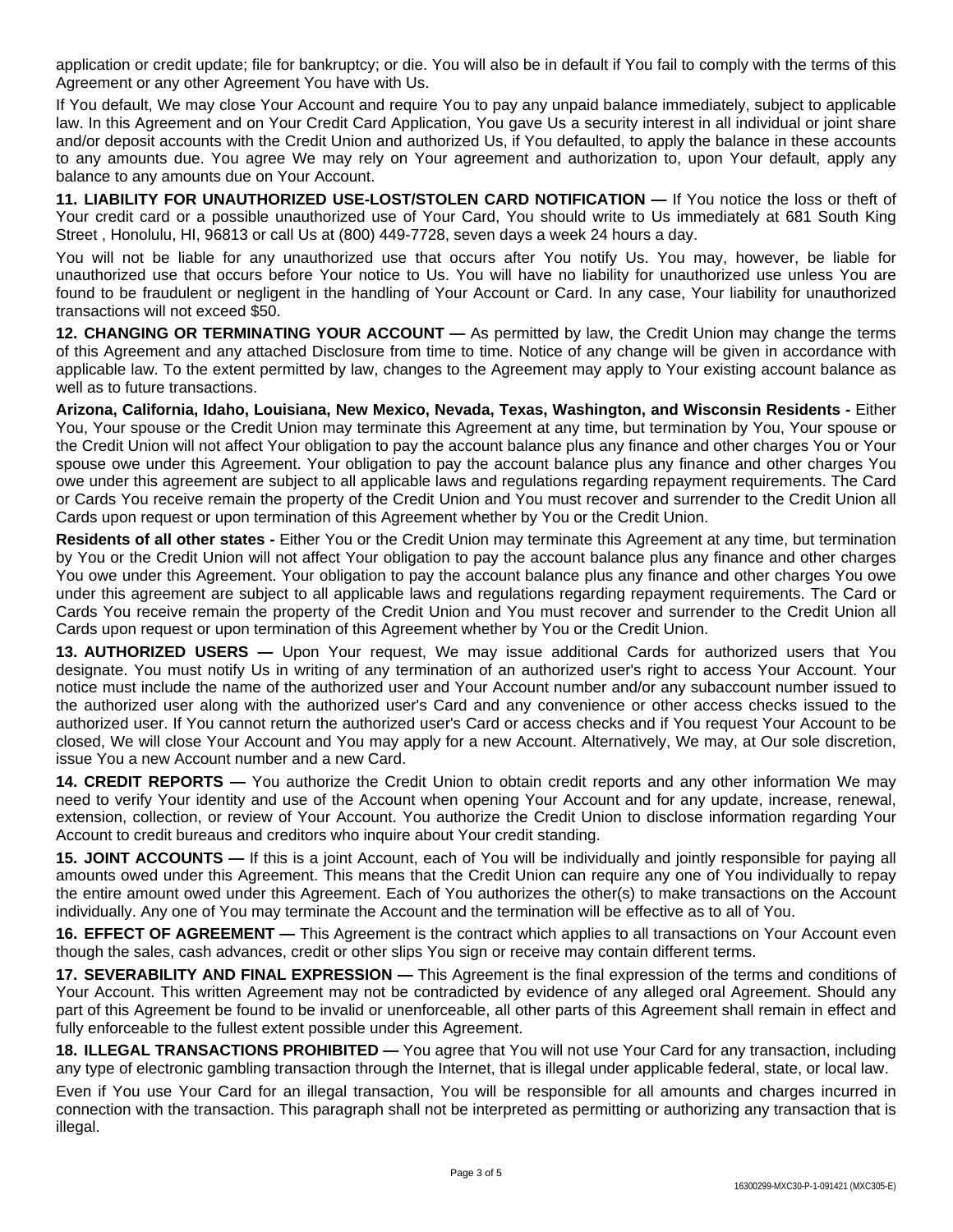**19. APPLICABLE LAW —** The terms and enforcement of this Agreement shall be governed by federal law and the law of Hawaii.

**20. ENFORCING THIS AGREEMENT —** We can delay in enforcing or fail to enforce any of Our rights under this Agreement without losing them.

**21. COLLECTION COSTS —** If We refer collection of Your Account to a lawyer who is not Our salaried employee, You are liable for any reasonable attorney's fees We incur, plus the costs and expenses of any legal action, as further disclosed on this Agreement, or to the extent allowed by law.

**22. ASSIGNMENT —** We may assign any or all of Our rights and obligations under this Agreement to a third party.

**23. CALIFORNIA RESIDENTS —** A married applicant may apply for a separate Account. Applicants: 1) may, after credit approval, use the credit card Account up to its credit limit; 2) may be liable for amounts extended under the plan to any joint applicant. As required by law, You are hereby notified that a negative credit report reflecting on Your credit record may be submitted to a credit reporting agency if You fail to fulfill the terms of Your credit obligations.

24. FLORIDA RESIDENTS — You (borrower) agree that, should We obtain a judgment against You, a portion of Your disposable earnings may be attached or garnished (paid to Us by Your employer), as provided by Florida **and Federal law.**

**25. MARYLAND RESIDENTS —** To the extent, if any, that Maryland law applies to Your Account, We elect to offer Your Card Account pursuant to Title 12, Subtitle 9 of the Maryland Commercial Law Article.

**26. MISSOURI RESIDENTS — Oral Agreements or commitments to loan money, extend credit or to forbear from** enforcing repayment of a debt including promises to extend or renew such debt are not enforceable. To protect **You (borrower(s)) and Us (creditor) from misunderstanding or disappointment, any Agreements We reach covering such matters are contained in this writing, which is the complete and exclusive statement of the Agreement between Us, except as We may later agree in writing to modify it.**

**27. NEW YORK RESIDENTS —** We may obtain a credit report in connection with this Account, including for any review, modification, renewal or collections associated with this Account. Upon Your request, You will be informed whether such report was requested and, if so, the name and address of the consumer reporting agency furnishing the report. New York residents may contact the New York State Department of Financial Services at 800.342.3736 or www.dfs.ny.gov to obtain a comparative listing of credit card rates, fees and grace periods.

**28. OHIO RESIDENTS —** The Ohio laws against discrimination require that all creditors make credit equally available to all creditworthy customers and that credit reporting agencies maintain separate credit histories on each individual upon request. The Ohio Civil Rights Commission administers compliance with this law.

**29. SOUTH DAKOTA RESIDENTS —** If You believe there have been any improprieties in making this loan or in the lender's loan practices, You may contact the South Dakota Division of Banking at 1601 N. Harrison Ave, Suite 1, Pierre, SD 57501, or by phone at 605.773.3421.

**30. WISCONSIN RESIDENTS —** If You are married, please contact Us immediately upon receipt of this Agreement at the address or phone number listed on this Agreement and provide Us with the name and address of Your spouse. We are required to inform Your spouse that We have opened an Account for You.

**31. NOTICE TO UTAH BORROWERS —** This written Agreement is a final expression of the Agreement between You and the Credit Union. This written Agreement may not be contradicted by evidence of any oral Agreement. As required by law, You are hereby notified that a negative credit report reflecting on Your credit record may be submitted to a credit reporting agency if You fail to fulfill the terms of Your credit obligations.

**32. THE FOLLOWING IS REQUIRED BY VERMONT LAW — NOTICE TO CO-SIGNER — YOUR SIGNATURE ON THIS NOTE MEANS THAT YOU ARE EQUALLY LIABLE FOR REPAYMENT OF THIS LOAN. IF THE BORROWER DOES NOT PAY, THE LENDER HAS A LEGAL RIGHT TO COLLECT FROM YOU.**